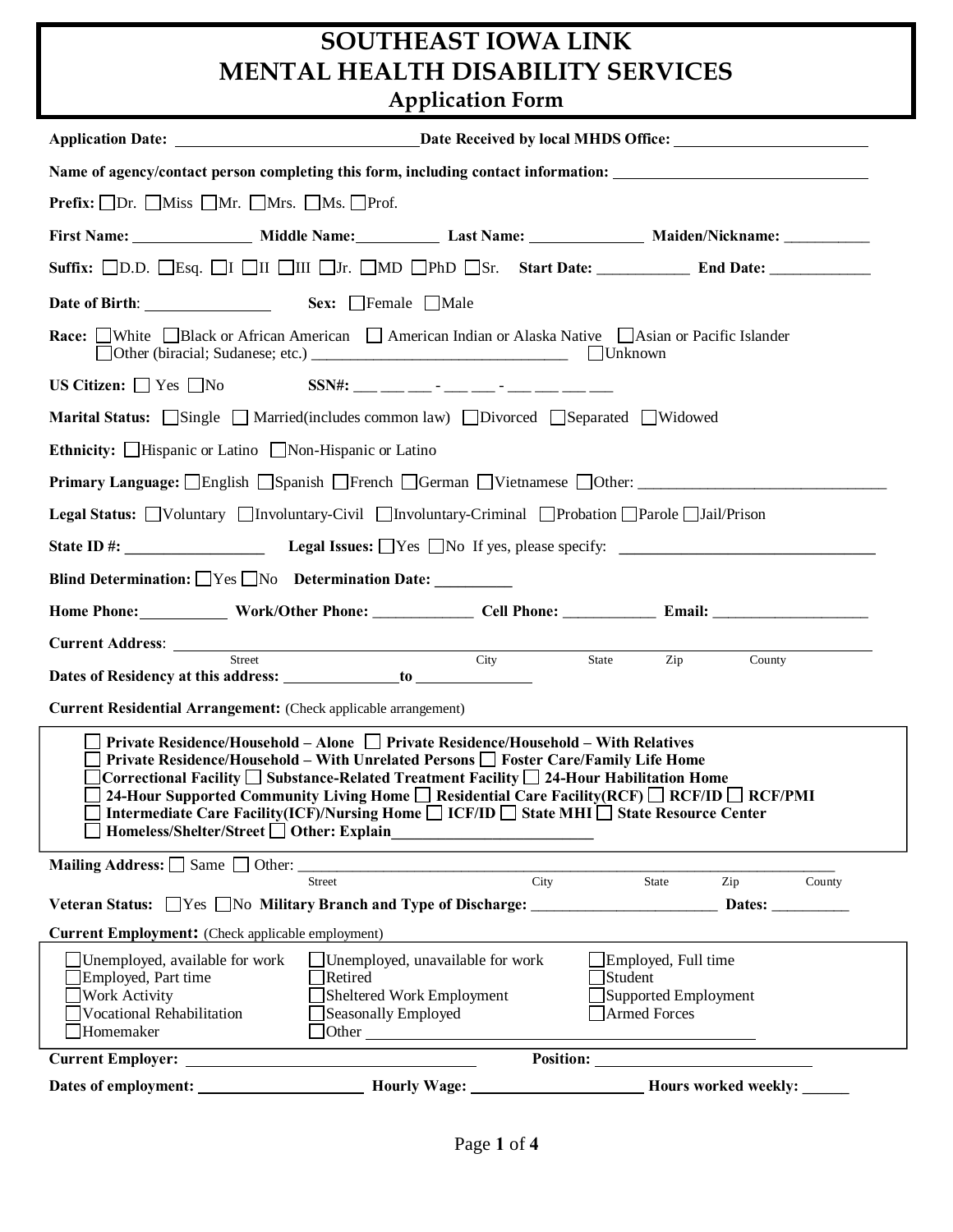**Employment History:** (list starting with most recent to all previous. Use another sheet if more space is needed)

| <b>Employer</b>   | <b>City, State</b> | <b>Job Title</b>           | <b>Duties</b> | To/From |
|-------------------|--------------------|----------------------------|---------------|---------|
|                   |                    |                            |               |         |
| ۷.                |                    |                            |               |         |
| J.                |                    |                            |               |         |
| 4.                |                    |                            |               |         |
| <b>Education:</b> |                    | <b>Interested Persons:</b> |               |         |

| Years of Education:<br>GED: $Yes$ No<br>H.S. Diploma: $\Box$ Yes $\Box$ No                              | Name:                                                                                                     |
|---------------------------------------------------------------------------------------------------------|-----------------------------------------------------------------------------------------------------------|
|                                                                                                         |                                                                                                           |
|                                                                                                         | Relationship: Phone: Phone:                                                                               |
| Guardian/Payee/Conservator: Yes No                                                                      |                                                                                                           |
| □Legal Guardian □Protective Payee □Conservator<br>(Check any that are appointed and write in name etc.) | □Legal Guardian □ Protective Payee □ Conservator<br>(Check any that are appointed and write in name etc.) |
|                                                                                                         | Name:                                                                                                     |
|                                                                                                         | Address:                                                                                                  |
|                                                                                                         |                                                                                                           |

| Years of Education:<br>GED: $\Box$ Yes $\Box$ No   | Name: $\frac{1}{R}$<br>Phone: $\frac{1}{\sqrt{1-\frac{1}{2}}\sqrt{1-\frac{1}{2}}\sqrt{1-\frac{1}{2}}\sqrt{1-\frac{1}{2}}\sqrt{1-\frac{1}{2}}\sqrt{1-\frac{1}{2}}\sqrt{1-\frac{1}{2}}\sqrt{1-\frac{1}{2}}\sqrt{1-\frac{1}{2}}\sqrt{1-\frac{1}{2}}\sqrt{1-\frac{1}{2}}\sqrt{1-\frac{1}{2}}\sqrt{1-\frac{1}{2}}\sqrt{1-\frac{1}{2}}\sqrt{1-\frac{1}{2}}\sqrt{1-\frac{1}{2}}\sqrt{1-\frac{1}{2}}\sqrt{1-\frac{1}{2}}\sqrt{1-\frac{1}{2$ |
|----------------------------------------------------|-------------------------------------------------------------------------------------------------------------------------------------------------------------------------------------------------------------------------------------------------------------------------------------------------------------------------------------------------------------------------------------------------------------------------------------|
| H.S. Diploma: $\Box$ Yes $\Box$ No                 |                                                                                                                                                                                                                                                                                                                                                                                                                                     |
|                                                    | Name:                                                                                                                                                                                                                                                                                                                                                                                                                               |
|                                                    |                                                                                                                                                                                                                                                                                                                                                                                                                                     |
| rdian/Payee/Conservator: $\Box$ Yes $\Box$ No      |                                                                                                                                                                                                                                                                                                                                                                                                                                     |
| egal Guardian □ Protective Payee □ Conservator     | □Legal Guardian □Protective Payee □Conservator                                                                                                                                                                                                                                                                                                                                                                                      |
| eck any that are appointed and write in name etc.) | (Check any that are appointed and write in name etc.)                                                                                                                                                                                                                                                                                                                                                                               |
| $\sum_{i=1}^{n}$                                   |                                                                                                                                                                                                                                                                                                                                                                                                                                     |
| ress:                                              |                                                                                                                                                                                                                                                                                                                                                                                                                                     |

### **Others in Household:**

| <b>First Name and Last Name</b> | Date of Birth | Relationship |
|---------------------------------|---------------|--------------|
|                                 |               |              |
| ٠.                              |               |              |
| ◡.                              |               |              |
|                                 |               |              |

| <b>Gross Monthly Income (before taxes):</b><br>(Check type & fill in amount) | Applicant<br>Amount: | <b>Others in Household</b><br>Amount: |
|------------------------------------------------------------------------------|----------------------|---------------------------------------|
| Veterans Benefits                                                            |                      |                                       |
| Social Security/SSDI                                                         |                      |                                       |
| ISSI                                                                         |                      |                                       |
| Employment Wages                                                             |                      |                                       |
| Workers Comp                                                                 |                      |                                       |
| Public or General Assistance                                                 |                      |                                       |
| <b>Private Relief Agency</b>                                                 |                      |                                       |
| Food Assistance                                                              |                      |                                       |
| Family and Friends                                                           |                      |                                       |
| Child Support                                                                |                      |                                       |
| IFIP                                                                         |                      |                                       |
| <b>IR/R</b> Pension                                                          |                      |                                       |
| $\Box$ Other (Unemployment, etc)                                             |                      |                                       |
| <b>Total Monthly Income:</b>                                                 |                      |                                       |

**NOTICE: Proof of income may be required with this application including but not limited to pay-stubs, tax-returns, etc. If you have reported no income above, how do you pay your bills? (Do not leave blank if no income is reported!)**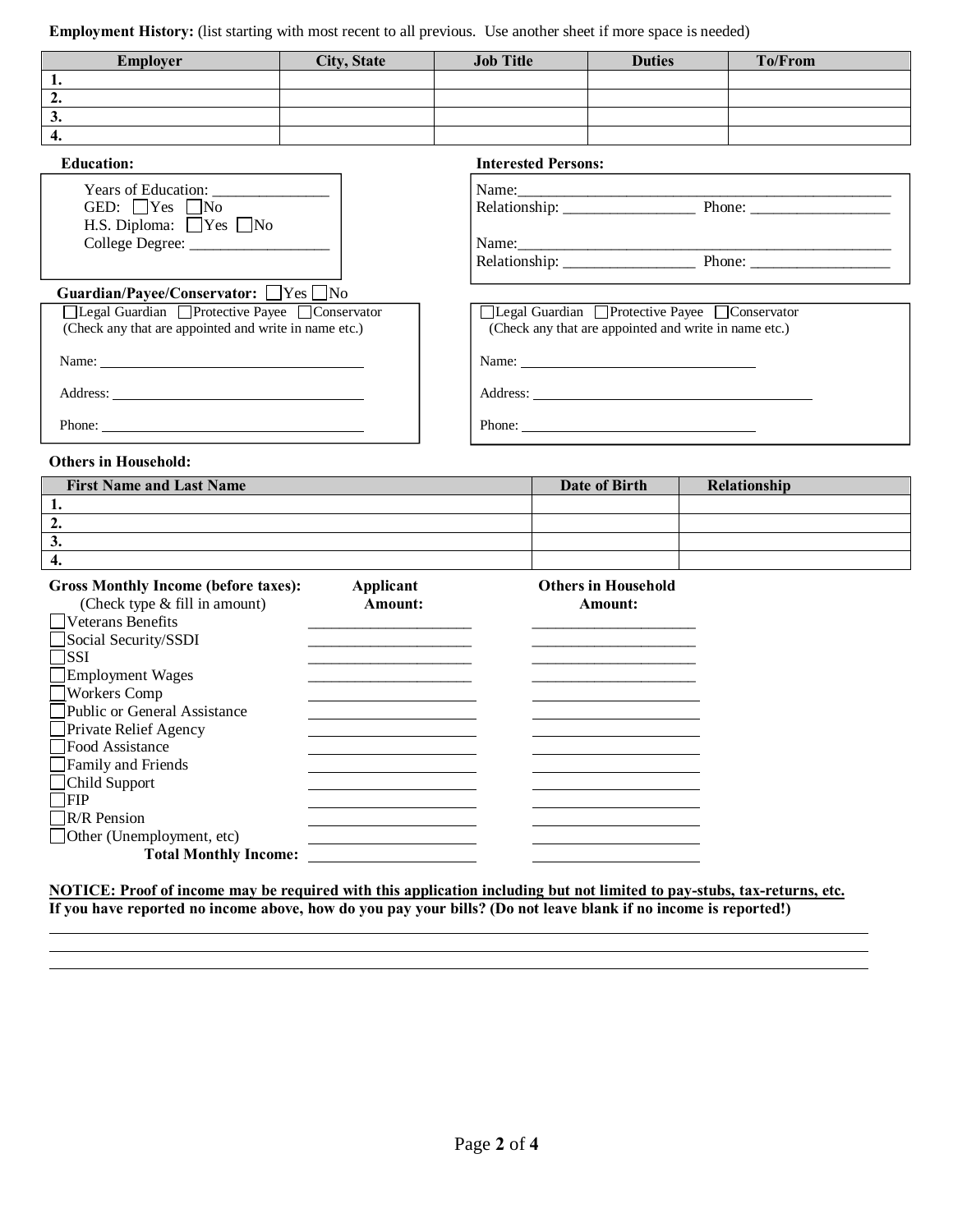| Household Resources: (Check and fill in amount and agency):                                                                                                                                                                         |                                                                            |                                                                                                                                                                                                                                                                                                                                                                                                                                                   |  |
|-------------------------------------------------------------------------------------------------------------------------------------------------------------------------------------------------------------------------------------|----------------------------------------------------------------------------|---------------------------------------------------------------------------------------------------------------------------------------------------------------------------------------------------------------------------------------------------------------------------------------------------------------------------------------------------------------------------------------------------------------------------------------------------|--|
| <b>Type</b>                                                                                                                                                                                                                         | Amount                                                                     | <b>Bank, Trustee, or Company</b>                                                                                                                                                                                                                                                                                                                                                                                                                  |  |
| $\Box$ Cash on Hand                                                                                                                                                                                                                 |                                                                            |                                                                                                                                                                                                                                                                                                                                                                                                                                                   |  |
| $\Box$ Checking Account                                                                                                                                                                                                             |                                                                            |                                                                                                                                                                                                                                                                                                                                                                                                                                                   |  |
| $\Box$ Savings                                                                                                                                                                                                                      |                                                                            |                                                                                                                                                                                                                                                                                                                                                                                                                                                   |  |
| $\Box$ Time Certificates                                                                                                                                                                                                            | the control of the control of the control of the control of the control of |                                                                                                                                                                                                                                                                                                                                                                                                                                                   |  |
| Burial Fund/Plot/Life Ins(cash value)                                                                                                                                                                                               | <u> 1986 - Andrea Britain, politik eta pro</u>                             |                                                                                                                                                                                                                                                                                                                                                                                                                                                   |  |
| $\Box$ CDs (cash value)                                                                                                                                                                                                             |                                                                            |                                                                                                                                                                                                                                                                                                                                                                                                                                                   |  |
| Stocks/Bonds(cash value)                                                                                                                                                                                                            |                                                                            |                                                                                                                                                                                                                                                                                                                                                                                                                                                   |  |
| Dividend Interest(cash value)                                                                                                                                                                                                       | <u> 1989 - Johann John Stein, mars an deus Amerikaansk kommunister (</u>   |                                                                                                                                                                                                                                                                                                                                                                                                                                                   |  |
| □Trust Funds                                                                                                                                                                                                                        |                                                                            |                                                                                                                                                                                                                                                                                                                                                                                                                                                   |  |
| Retirement Funds(cash value)                                                                                                                                                                                                        |                                                                            |                                                                                                                                                                                                                                                                                                                                                                                                                                                   |  |
| $\Box$ Other $\Box$                                                                                                                                                                                                                 |                                                                            |                                                                                                                                                                                                                                                                                                                                                                                                                                                   |  |
| <b>Total Resources:</b>                                                                                                                                                                                                             |                                                                            |                                                                                                                                                                                                                                                                                                                                                                                                                                                   |  |
|                                                                                                                                                                                                                                     |                                                                            |                                                                                                                                                                                                                                                                                                                                                                                                                                                   |  |
| Motor Vehicles: $\Box$ Yes $\Box$ No                                                                                                                                                                                                | Make, Model & Year:                                                        | Value: $\frac{1}{\sqrt{1-\frac{1}{2}} \cdot \frac{1}{2} \cdot \frac{1}{2} \cdot \frac{1}{2} \cdot \frac{1}{2} \cdot \frac{1}{2} \cdot \frac{1}{2} \cdot \frac{1}{2} \cdot \frac{1}{2} \cdot \frac{1}{2} \cdot \frac{1}{2} \cdot \frac{1}{2} \cdot \frac{1}{2} \cdot \frac{1}{2} \cdot \frac{1}{2} \cdot \frac{1}{2} \cdot \frac{1}{2} \cdot \frac{1}{2} \cdot \frac{1}{2} \cdot \frac{1}{2} \cdot \frac{1}{2} \cdot \frac{1}{2} \cdot \frac{1}{2$ |  |
| (include car, truck, motorcycle, etc.)                                                                                                                                                                                              |                                                                            | Value: $\frac{1}{\sqrt{1-\frac{1}{2}}\sqrt{1-\frac{1}{2}}\sqrt{1-\frac{1}{2}}\sqrt{1-\frac{1}{2}}\sqrt{1-\frac{1}{2}}}}$                                                                                                                                                                                                                                                                                                                          |  |
| Do you, your spouse or dependent children own or have interest in the following:                                                                                                                                                    |                                                                            |                                                                                                                                                                                                                                                                                                                                                                                                                                                   |  |
|                                                                                                                                                                                                                                     |                                                                            | $\Box$ House including the one you live in $\Box$ Any other real-estate or land $\Box$ Other                                                                                                                                                                                                                                                                                                                                                      |  |
|                                                                                                                                                                                                                                     |                                                                            |                                                                                                                                                                                                                                                                                                                                                                                                                                                   |  |
|                                                                                                                                                                                                                                     |                                                                            |                                                                                                                                                                                                                                                                                                                                                                                                                                                   |  |
| Health Insurance Information: (Check all that apply)                                                                                                                                                                                |                                                                            |                                                                                                                                                                                                                                                                                                                                                                                                                                                   |  |
| Primary Carrier (pays 1 <sup>st</sup> )                                                                                                                                                                                             |                                                                            | Secondary Carrier (pays 2 <sup>nd</sup> )                                                                                                                                                                                                                                                                                                                                                                                                         |  |
| $\Box$ Medicaid<br>$\Box$ Applicant Pays                                                                                                                                                                                            |                                                                            | <b>Applicant Pays</b><br>Medicaid                                                                                                                                                                                                                                                                                                                                                                                                                 |  |
| Medicare<br>$\Box$ Private Insurance                                                                                                                                                                                                |                                                                            | Medicare<br>Private Insurance                                                                                                                                                                                                                                                                                                                                                                                                                     |  |
| Marketplace Choice<br>$\Box$ No Insurance                                                                                                                                                                                           |                                                                            | Marketplace Choice<br>No Insurance                                                                                                                                                                                                                                                                                                                                                                                                                |  |
|                                                                                                                                                                                                                                     |                                                                            |                                                                                                                                                                                                                                                                                                                                                                                                                                                   |  |
| Company Name                                                                                                                                                                                                                        |                                                                            |                                                                                                                                                                                                                                                                                                                                                                                                                                                   |  |
|                                                                                                                                                                                                                                     |                                                                            | Address                                                                                                                                                                                                                                                                                                                                                                                                                                           |  |
| Policy Number:                                                                                                                                                                                                                      |                                                                            | Policy Number                                                                                                                                                                                                                                                                                                                                                                                                                                     |  |
| (or Medicaid/Title 19 or Medicare Claim Number)                                                                                                                                                                                     |                                                                            | (or Medicaid/Title 19 or Medicare Claim Number)                                                                                                                                                                                                                                                                                                                                                                                                   |  |
|                                                                                                                                                                                                                                     |                                                                            |                                                                                                                                                                                                                                                                                                                                                                                                                                                   |  |
| Have you applied for all other public programs? (Please indicate dates applied and decision if applicable):                                                                                                                         |                                                                            |                                                                                                                                                                                                                                                                                                                                                                                                                                                   |  |
|                                                                                                                                                                                                                                     | ISSI                                                                       |                                                                                                                                                                                                                                                                                                                                                                                                                                                   |  |
|                                                                                                                                                                                                                                     |                                                                            | Food Assistance                                                                                                                                                                                                                                                                                                                                                                                                                                   |  |
| $\Box$ FIP                                                                                                                                                                                                                          | $\Box$ Other                                                               | $\Box$ Other                                                                                                                                                                                                                                                                                                                                                                                                                                      |  |
|                                                                                                                                                                                                                                     |                                                                            |                                                                                                                                                                                                                                                                                                                                                                                                                                                   |  |
| <b>Disability Group/Primary Diagnosis:</b>                                                                                                                                                                                          |                                                                            |                                                                                                                                                                                                                                                                                                                                                                                                                                                   |  |
|                                                                                                                                                                                                                                     |                                                                            | □40-Mental Illness □41-Chronic Mental Illness □42-Mental Retardation □43-Developmental Disability □44-Other                                                                                                                                                                                                                                                                                                                                       |  |
|                                                                                                                                                                                                                                     |                                                                            |                                                                                                                                                                                                                                                                                                                                                                                                                                                   |  |
|                                                                                                                                                                                                                                     |                                                                            | Specific Diagnosis determined by: Date: Diagnosis determined by:                                                                                                                                                                                                                                                                                                                                                                                  |  |
| Axis I:                                                                                                                                                                                                                             |                                                                            | $\boxed{\text{Dx Code:}}$                                                                                                                                                                                                                                                                                                                                                                                                                         |  |
|                                                                                                                                                                                                                                     |                                                                            |                                                                                                                                                                                                                                                                                                                                                                                                                                                   |  |
| Axis III: <u>Discovered</u> and the contract of the contract of the contract of the contract of the contract of the contract of the contract of the contract of the contract of the contract of the contract of the contract of the |                                                                            | Dx Code:                                                                                                                                                                                                                                                                                                                                                                                                                                          |  |
| Axis IV: New York and the Community of the Community of the Community of the Community of the Community of the Community of the Community of the Community of the Community of the Community of the Community of the Community      |                                                                            | Axis V: (GAF Score & date given):                                                                                                                                                                                                                                                                                                                                                                                                                 |  |
|                                                                                                                                                                                                                                     |                                                                            |                                                                                                                                                                                                                                                                                                                                                                                                                                                   |  |
|                                                                                                                                                                                                                                     |                                                                            | Do you receive any current mental health or substance abuse services (include provider name, location, & dates):                                                                                                                                                                                                                                                                                                                                  |  |
|                                                                                                                                                                                                                                     |                                                                            |                                                                                                                                                                                                                                                                                                                                                                                                                                                   |  |
|                                                                                                                                                                                                                                     |                                                                            |                                                                                                                                                                                                                                                                                                                                                                                                                                                   |  |

**Do you take any psychotropic medications? Who prescribed them and what was the date?**